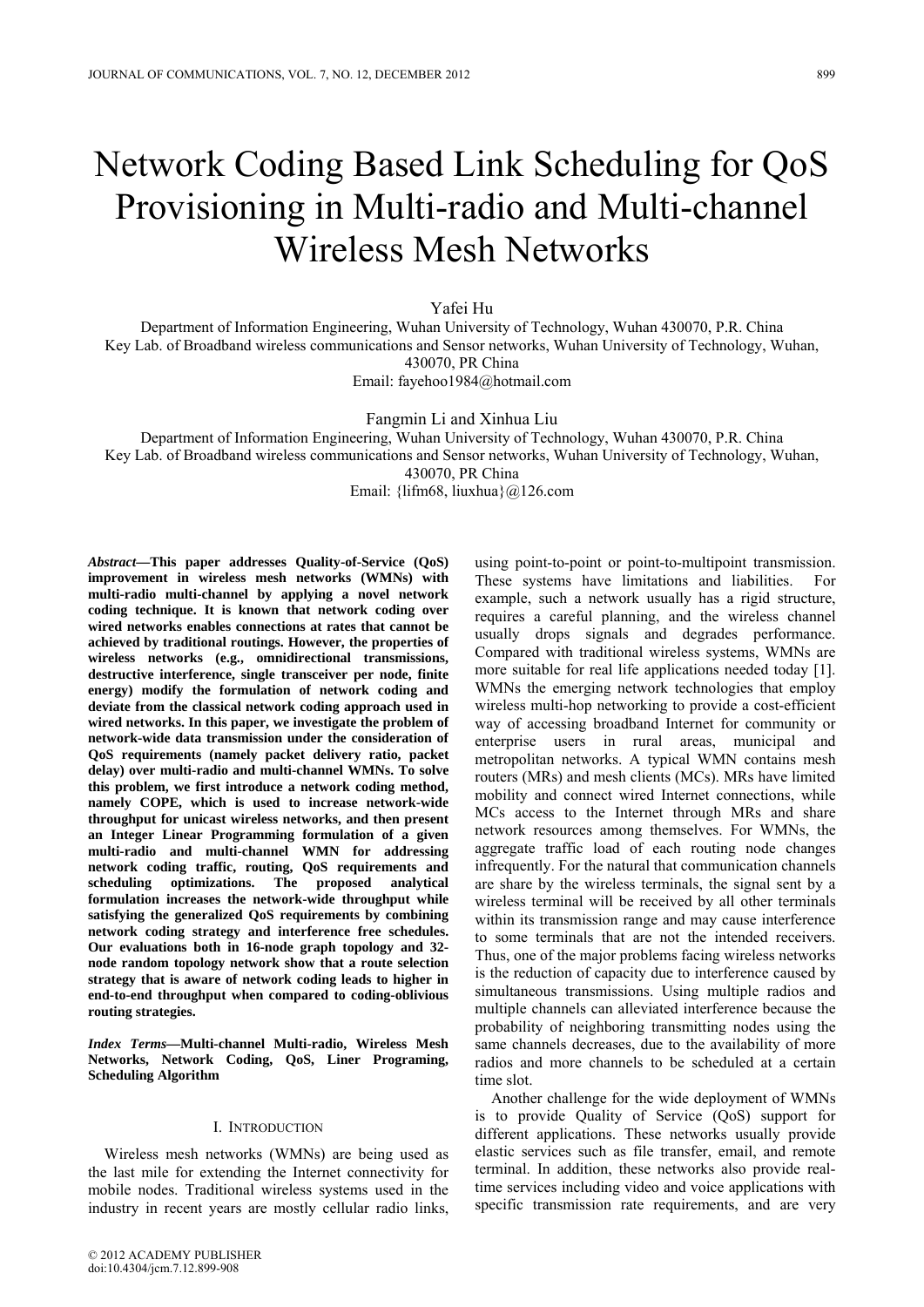sensitive to latency and jitter. QoS support for real-time applications over multi-radio and multi-channel WMNs is still an open problem [1]. This problem calls for a new framework that could characterize the traffic demand uncertainty and integrate its effect into optimal network routing.

To answer this call, there are a number of researchers investigating the problem of throughput, QoS requirements in the multi-channel and multi-radio WMNs [2]-[11]. However, only few studies take into account the QoS requirements of using network coding technology. In this paper, we take advantages of network coding and the characters of multiple channels and multiple radios in order to improve network throughput while satisfying the generalized QoS requirements.

Network coding is a mechanism available to improve capacity of wireless networks [12]-[15]. The essence of the technology lies in conveying more information in each transmission by processing information from multiple sources at intermediate nodes leading to increasing overall network throughput. The idea of network coding was first applied in the context of multicasting in traditional wired networks [2]. Recently, it has been found that WMNs offer great background for network coding, given that wireless transmissions are inherently broadcast at physical layer and thus with coding yields better throughput even for unicast applications [16].

A simple example of transmissions among three nodes using network coding is shown in Figure 1. Two nodes exchange information through a common router (or an intermediate node) [16]. In this paper, we investigate on the problem of providing QoS support, while increasing throughput over the network-wide by using network coding technology. The goal of this paper is to develop strategies integrating the benefits of network coding to pursue for network-wide throughput improvement and satisfaction of QoS requirements.



Figure 1. An example of information exchange with network coding

The rest of this paper is organized as follows. Section II discusses the related works. In Section III, we propose the system models and assumptions. In Section IV, we formulate the problem in WMNs and propose analytical routing model by using linear programming method for a given multi-radio and multi-channel WMN, addressing network coding traffic, routing, QoS requirements and

scheduling optimizations. Section V designs the directional link scheduling and channel assignment algorithm for wireless mesh networks. Section VI evaluates the proposed algorithm under a variety of general wireless mesh network topologies. In Section VII, The contribution of this paper is the linear programming formulations to the problem of optimizing throughput while satisfying the generalized QoS requirements and a centralized algorithm is further proposed. The proposed algorithm achieves approximately 11%~25% over the classic ones.

# II. RELATED WORKS

In this section, we first introduce network coding technology used in this paper, and then review the existing routings considering QoS support for multichannel and multi-radio WMNs.

The notion of network coding to enhance utilization was first proposed by Ahlswede *et al*. [12] in the context of multicast communication, Since then a large number of researchers have searched for efficient construction of network coding, e.g., Ref. [14]-[19]. On the matter of wireless networks, Lun *et al*. [20] studied the problem of minimum cost multicast involving a single session with one single source node. Ramanoorthy *et al*. [21] derived results for maximum flow achievable in random wireless networks for a similar single multicast session with a single source.

Recently, some works have focused on providing efficient unicast communications using network coding [22]-[26]. The COPE mechanism [22] considered WMNs with multiple unicast flows and it showed that network coding can increase the throughput of WMNs. COPE extended the gain of coding beyond the aforementioned information exchange scenario through opportunistic coding of two or more burst packets in a single transmission. COPE achieved this by having nodes overhear other transmissions in their neighborhoods and issue reception reports to let neighbors learn about the packets they currently had. However, COPE did not discuss upper layer strategies, such as routing decisions leading to the loss of coding opportunities and throughput. Li *et al.* [23] showed that in some multi-hop wireless scenarios with multiple unicast sessions, network coding would provide marginal benefits over traditional approaches without involving network coding. Ho *et al*. [24] considered network codes restricted to XOR coding between pairs of flows. In Ref. [25], the authors proposed centralized coding-aware routing schemes for maximizing the overall coding opportunities in the whole network by using programming, which was known to have the scalability issue and was difficult to employ in large, dynamic networks. The Medium Access Control (MAC)-independent Opportunistic Routing & Encoding (MORE) protocol [26] adopted a different strategy for supporting coding-aware, which randomly mixed packets before forwards them. This randomness ensured that router that heard the same transmission did not forward the same packets and consequently MORE needed no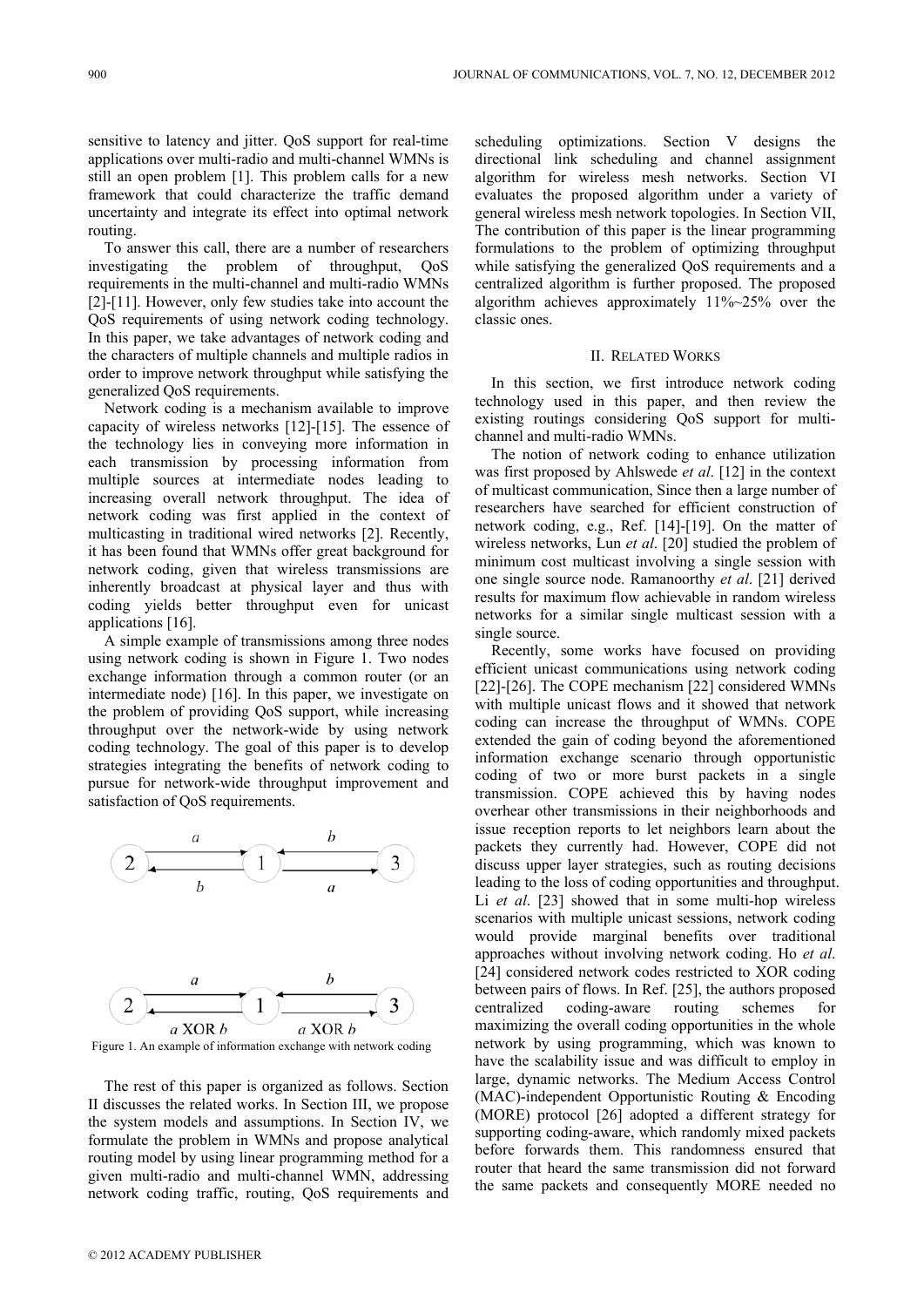special scheduler to coordinate routers and could run directly on top of 802.11.

Providing QoS support for flows in wireless networks is an active research area, and several classic researches can be found in Ref. [2]-[5]. SWAN [2] provided service guarantee for real-time flows by controlling the rate of elastic flows. The rate control algorithm used in SWAN was additive increase, multiplicative decrease (AIMD). One drawback of SWAN was that it lacked fair rate allocation for elastic flows. Expected Transmission Count (ETX) [3] and Weighted Cumulative ETT (WCETT) [4], based on shortest-path routing, extended short-path routing and took QoS requirements into consideration. ETX measured MAC transmissions and retransmissions to recover from frame losses depending on the link level packet errors caused by channel issues. WCETT was aware of the loss rate and the bandwidth of the link. WCETT did avoid intra-flow interference but doid not guarantee the shortest paths or avoid inter-flow interference. iAWARE (interference aware) [5] considered intra-flow and inter-flow interference, medium instability, and data-retransmission time. By finding a path that was better in terms of reduced interflow and intra-flow interference for wireless networks.

Furthermore, a number of scheduling protocols are available for wireless networks. M.Alicherry [27] and M.Kodialam [28] studied the problem that how to satisfy a certain traffic demand vector from all wireless nodes by a joint routing, link scheduling, and channel assignment under certain wireless interference models.

To the best of our knowledge, there is no prior work analyzing the benefits of COPE-type opportunistic network coding for QoS provisioning in multi-channel and multi-radio WMNs to make routing decisions.

Our study is different from the aforementioned studies of routing strategies, which used network-coding technology to achieve a fraction of the maximum throughput or to balance the network-wide flow. In this paper, we propose a new coding-aware routing mechanism, which is applicable to wireless mesh networks with multiple unicast sessions. More specifically, our solutions are applicable to any multi-hop wireless network topology and any pattern of concurrent unicast traffic demands.

Our second contribution is that this paper introduces the notion of joint coding-aware and QoS-aware routing in multi-hop wireless networks.

Finally, this paper illustrates how a networking coding approach, such as COPE, can be integrated with a routing solution to further increase end-to-end throughput.

The difficulty of the optimization problem tackled in this paper arises from two aspects. First, for any given route, there are many possible combinations of coding opportunities at different nodes, so a subset needs to be selected from the available ones so as to optimize a global objective. Second, when the route is made aware of the coding opportunities, it has to choose between routing flows "close to each other" for utilizing coding opportunities and "away from each other" to avoid interference.

Note that in this paper, we do not define a full-fledged network coding protocol, but instead focus on algorithmic analysis (using linear programming by Robert Vanderbei [29] that quantifies potential benefits across arbitrary wireless topologies, demands, as well as the impacts of the generalized QoS requirements. Our framework and its evaluation are fairly general, and they model the arbitrary interference between wireless nodes, the availability of different data rates, link loss rates, and other usual practical phenomenon observed in wireless environments.

## III. SYSTEM MODELS

#### *A. Network Models*

We abstract the WMNs topology with nodes and the links corresponding to pairs of nodes within direct communication range as a graph  $G = (V, E)$  [30].  $V = \{V_1, ..., V_2\}$  is the set of terminals deployed in a plane, and *E* is the set of possible directed communication links. Let  $E(i)$  denoted the set of incoming links at node  $i$ , and  $E^+(i)$  denote the outgoing links at node *i*. Furthermore, we let *e* =  $(i, j) ∈ E$  represent a directed link  $L_{i,j}$  in the network from node *i* and node *j* . Every terminal *i* has a transmission range  $R<sub>T</sub>(i)$  such that the necessary condition for a terminal  $j$  to receive correctly the signal from *i* is  $||i - j|| \le R_T(i)$ , where  $||i - j||$  is the Euclidean distance between *i* and *j*. Notice that  $||i - j|| \le R_T(i)$  is not the sufficient condition for  $e = (i, j) \in E$ . Some links do not belong to *G* because of either the physical barriers or the selection of the routing protocols. Besides, every terminal *i* also has an interference range  $R_T(i)$ such that terminal *j* is interfered by the signal from *i* whenever  $|| i - j || \le R_i(i)$  and *j* is not the intended receiver. Typically,  $c_1 R_i(i) \le c_2 R_i(i)$  for some constants  $1 < c_1, c_2$ . For simplicity, we define  $R_i(i) = 2R_i(i)$  for all wireless nodes. We also use  $L_{i,j}$  to denote the directed link *(i,j)* hereafter.

Assume that each terminal node *i* is equipped with *L(i) ≥ 1* radio interfaces, which is denoted as  $k(i, 1)$ ,  $k(i, 2)$ , ...,  $k(i, L(i))$ , and let Then we let  $F = \{f_1, f_2, \ldots, f_m\}$  be the set of *m* (orthogonal) channels that can be used by all wireless nodes. Moreover, we let *F(i,n)* be the set of channels that can be used by the n*th* wireless interface *k(i,n)* at node *i*, where  $1 \le n \le L(n)$ . In the literature, a wireless interface card can operate on all channels *F*. However in this paper, we assume a more practical case that each wireless interface can only operate on a subset of channels from *F* due to the hardware constraints.

Let  $\delta (i, n, f_m) \in [0,1]$  be the indicator function of whether the n*th* wireless interface of node *i* can use fm or not. Consequently, the channels can be used by a wireless node *i* is represented by a subset  $F(i) \subset F$ , where  $F(i) = \bigcup_{1 \leq n \leq L(n)} F(i, n)$ . Moreover, we use  $F(e)$  to denote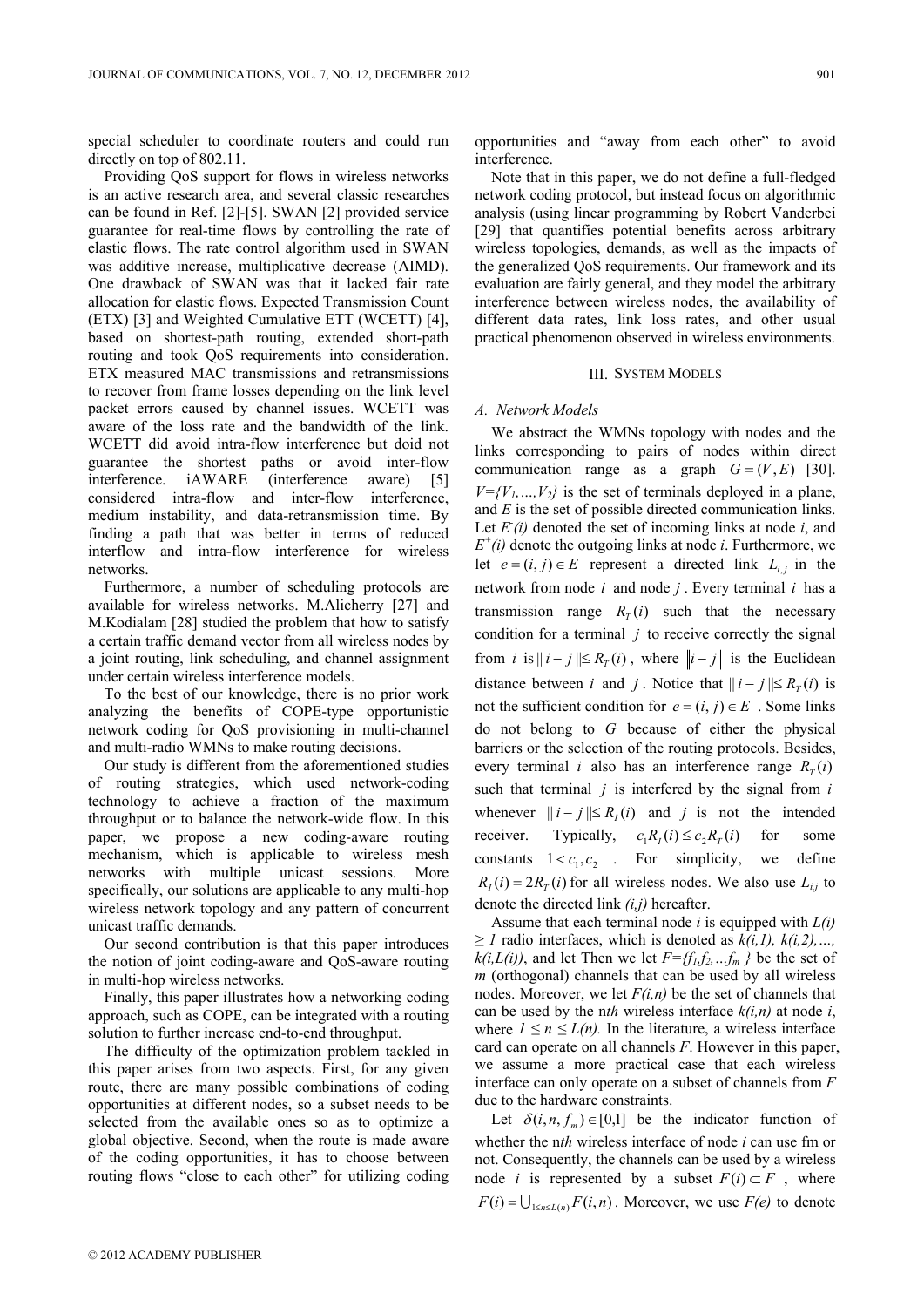the set of common channels among  $F(i)$  and  $F(j)$  for any link  $e=(i,j)$  and use  $\delta(e, f_m) \in \{0,1\}$  to denote as the indicator function of whether the channel  $f_m$  can be used by a link *e*.

The rate of transmission on link *e* is denoted by  $x(e, f_m)$ . This is the maximum rate at which mesh

TABLE I **NOTATIONS** 

| Term                                    | Description                                   |
|-----------------------------------------|-----------------------------------------------|
| $R_T(i)$                                | Transmission range of node i                  |
| $R_i(i)$                                | Interference range of node i                  |
| $x(e,f_m)$                              | The rate of transmission on link e            |
| E(i)                                    | Incoming edges of node i                      |
| $E^+(i)$                                | Outgoing edges of node $i$                    |
| G                                       | Communication graph                           |
|                                         | A subset of outgoing links of a node          |
| $B_{\hat{i}_n}$                         | The nth interface of node i                   |
| $F_{G_{R}}$                             | Broadcast conflict graph                      |
|                                         | Virtual link e of $\hat{i}_m$ and $\hat{j}_m$ |
| $\hat{e}_{m}(i, j)$<br>$(\hat{i}_s, B)$ | Broadcast transmission of node $\hat{i}$ in B |
| r(B)                                    | The set of receiver nodes for the links in B  |
| $\alpha$                                | A fraction of time                            |
| D                                       | The set of demands                            |
|                                         | Flow demand on path P                         |
| $\bar{t}^k(P)$<br>$\bar{l}^k(P)$        | The expected traffic demands $k$ on path $P$  |
|                                         | Maximum multiplier                            |

node *i* can communicate with mesh node *j* in one-hop communication using channel *fm*. And for a path *P* and link *e*, we use  $e \in P$  to denote that link *e* is on the path *P*. For a path *P* and node *i*, we use  $i \in P$  to denote that node  $i$  is on the path  $P$ . Let us define basic notations in Table I.

In order to visualize a multichannel mesh networks, we use similar presentation as [30]. In this paper, node *i* with *L(i)* radio interfaces can be seen as a group of *L(i)* fully connected virtual  $\hat{i}_n$ ,  $n \in [1, l(i)]$ , which represents that each virtual node  $\hat{i}_n$  has exactly radio interface *n* to connect to neighboring virtual nodes  $\hat{j}_m$ . Fig.2 shows an illustration of an example in which  $L(i) =2$ ,  $L(i)=3$ ,  $L(k)=1$ . It is noted that the virtual nodes in one shaded region correspond to a node in the original network. Furthermore, we denote the black edges in Fig.2b as directed external virtual links which connect virtual node with other nodes outside its group. This type of link has limited capacity and may cause interference to other external virtual links using the same channel. The grey edges in Fig.2(b) are represented as internal virtual links which connect virtual node in the same group, e.g.,  $\hat{i}_1$  and  $\hat{i}_2$ . This kind of links has infinite capacity without interfere.

We define directed link  $e(i,j)$  as the superposition of directed virtual links  $\hat{e}_{mn}(i, j)$ , where  $\hat{e}_{mn}$  is represented as the external virtual link from  $\hat{i}_m$  to  $\hat{j}_n$  using radio interface *m* of node *i* and *n* of node *j*. for simplicity, we use  $\hat{e}$  to denote such communication link  $\hat{e}_{mn}$ .

In wireless mesh networks, some of the nodes in the set *V* have gateway functionality and provide the connectivity to the Internet. We assume these gateway nodes not act as relay nodes.

Network coding exploits the broadcast nature of the wireless medium; hence a proper model that processes scheduling of broadcast transmissions is essential. In this paper, we analyze the utilization of broadcast transmissions and use the protocol model of interference introduced by Gupta and Kumar [31]. In this model, a transmission by a node *i* is successfully received by a node *j iff*. the intended destination *j* is sufficiently apart from the source of any other simultaneous transmission. This model implicitly assumes that each node will adopt the power control mechanism when it transmits signals. Some simulation analysis results [32][33] indicate that the model does not necessarily provide a comprehensive view of reality due to the aggregate effect of interference in wireless networks. However, it does provide some good estimations of interference and most importantly it enables a theoretical performance analysis of a number of



Figure 2. Virtual nodes and virtual links defined by splitting nodes

protocols designed in the literature.

## *B. Coding Rules*

We assume network coding per flow is used in. Network coding within a multiple unicast session allows traffic from different transmission pairs to share network capacity

Consider *k* packets  $p_1, p_2, \dots, p_k$  at a node that have distinct next-hop nodes *1,2,…,k* respectively. Suppose these packets are coded together to form the coded packet  $p = p_1 \oplus p_2 \oplus \cdots \oplus p_k$  that is broadcast to all the above next-hop nodes. This is a valid network coding if the next-hop node  $\hat{i}_n$  for each packet  $p_i$  already has all other packets  $p_i$  for  $\hat{j}_m \neq \hat{i}_n$  (subsequently it can decode  $p_i$ ). This can be happened as the following satisfy:

(*a*) node  $\hat{i}_n$  is the previous-hop node of packet  $p_j$ , or

(*b*) node  $\hat{i}_n$  overheard packet  $p_j$  from the transmission of the previous-hop node (opportunistic listening).

According to the above specification of coding opportunities, node  $\hat{i}_n$  can have packet  $p_j$  if (*a*) node  $\hat{i}_n$  was one of the nodes traversed by packet  $p_j$  before its previous-hop node, or (*b*) node  $\hat{i}_n$  overheard packet  $p$ from the transmission of a node traversed by packet  $p_i$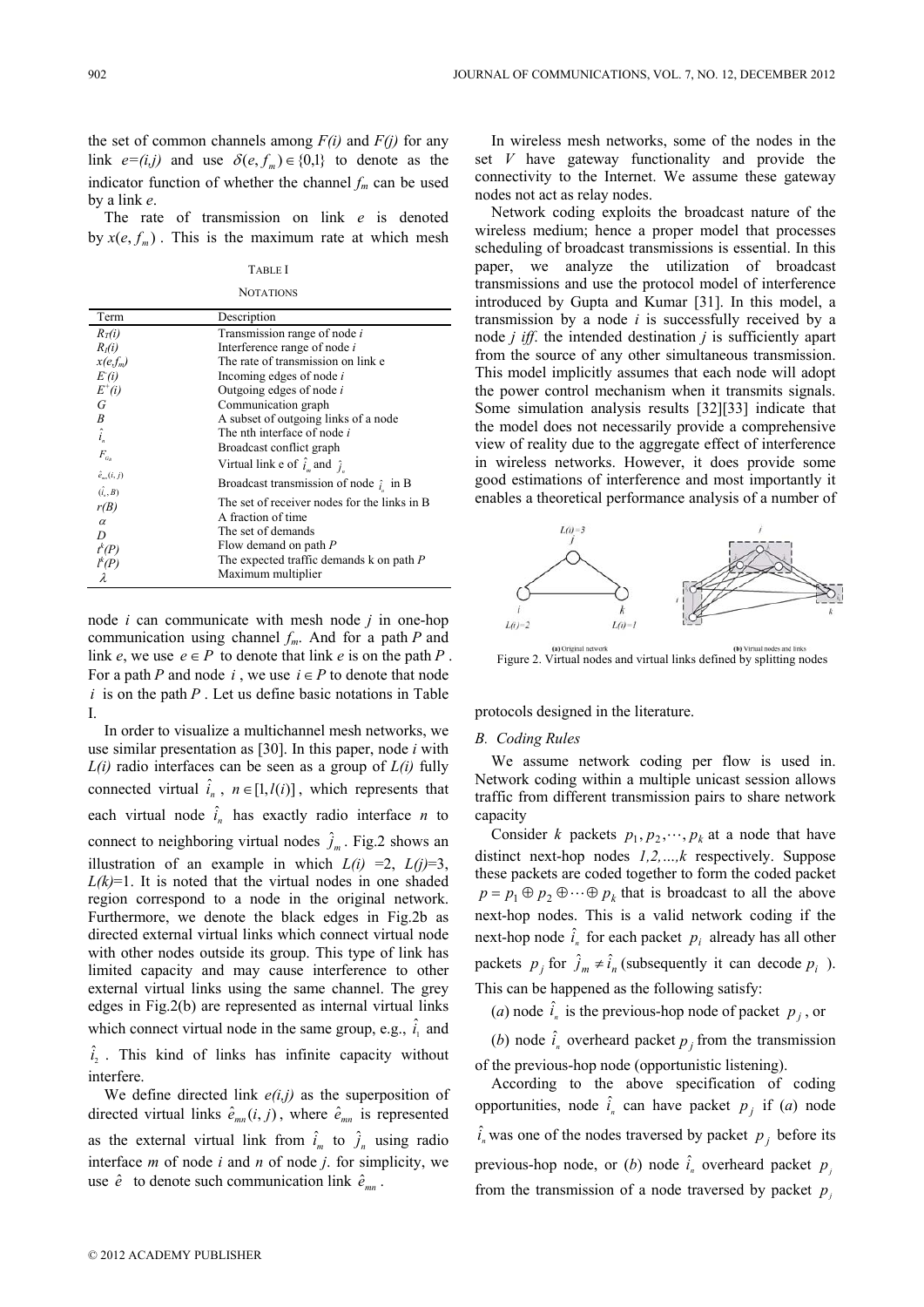before its previous-hop node. For either of the above conditions to be held, node  $\hat{i}_n$  can buffer packet  $p_j$  for longer periods of time with expect that additional coding opportunities involving packet  $p_i$  will arise at a node further downstream on its path. In contrast, conditions (*a*) and (*b*) do not require node  $\hat{j}_m$  to buffer packet  $p_j$  beyond the transmission at the next-hop node after the packet passed through or was overheard.

In this paper, we do not consider the model of coding opportunities arising from conditions (*a*) and (*b*) for tractability of the solution. Our assumptions are consistent with the conditions requiring minimal additional packet buffering at each wireless node for network coding.

# *C. Coding-based Conflict Graph*

To address the problem of link interference, we further abstract the WMNs by a conflict graph [38]. Given a communication graph  $G = (V, E)$ , we use the conflict graph  $F_G$  corresponds to a directed link  $\hat{e}_{mn}(i, j)$  in the communication graph *G* . There is an edge between vertex  $L_{\hat{i}_n, \hat{j}_m}$  and vertex  $L_{\hat{p}_s, \hat{q}_t}$  in  $F_{\hat{G}}$  *iif.*  $L_{\hat{i}_n, \hat{j}_m}$  conflicts with  $L_{\hat{p}_s, \hat{q}_t}$  due to interference. i.e., the two links can not transmit/receive simultaneously.

Considering the broadcast nature in this paper, necessary extensions should be made for the above specification. Let *B* be a subset of outgoing links at certain node. We define the transmission rate within *B* simply as  $x(B) = \min\{x(e)\}$  for the reason that it allows us to make a conservative estimation of the rates of the transmission for broadcasts. A broadcast transmission at node  $\hat{i}_n$  in a subset *B* of its outgoing links is presented as  $(\hat{i}, B)$ . Besides, the associated broadcast traffic is denoted as  $f(\hat{i}_n, B)$ . Then we define the broadcast conflict graph  $F_{a}$  as a natural extension of the conflict graph for unicast transmissions. Each vertex in this graph represents a broadcast transmission  $(\hat{i}_n, B)$ . Let  $r(B)$  denote the set of receivers for the links in broadcast set *B* . Two broadcasts  $(\hat{i}_1, B_1)$  and  $(\hat{j}_2, B_2)$  interfere and hence have an edge between them in the broadcast conflict graph if either (a) node  $\hat{j}_2 \in r(B_1)$  is within interference range of node  $\hat{i}_2$ , or (b) node  $\hat{j}_2 \in r(B_2)$  is within interference range of node  $\hat{i}_i$ .

Note that, the above conditions include special cases like  $\hat{i}_1 = \hat{j}_2$  or  $r(B_1) \cap r(B_2) \neq \Phi$ .

With the above generalization of the conflict graph, we can obtain some constraints corresponding to the graph. Let  $N_{(\hat{i}_n, B)}$  be the set of broadcast nodes  $(\hat{i}_n, B)$ . The fraction of time that broadcast  $(\hat{i}_n, B)$  is active is  $f(\hat{i}_n, B)/(\hat{i}_n, B)$ , which satisfies the constraint:

$$
\sum_{(\hat{i}_n,B)\in N_{(\hat{i}_n,B)}}\frac{f(\hat{i}_n,B)}{x(B)}\leq 1 \qquad \forall \ \ \text{vertex } N_{(\hat{i}_n,B)} \ \ \text{in} \ \ F_{G_B} \ (1)
$$

Furthermore, let  $\{I_1, I_2, \dots, I_q\}$  represent all the maximal independent sets in the broadcast conflict graph  $F_{G_B}$ , *i.e.*, each set consists of corresponding broadcasts of the form  $(\hat{i}_n, B)$ . Let independent set  $I_i$  be active for  $\alpha_i$  fraction of time. Thus, any set of active broadcast transmissions are contained in some independent set. And then we can obtain

$$
\sum_{j=1}^{q} \alpha_j \leq 1. \tag{2}
$$

Note that the fraction of time that an individual broadcast transmission is active is at the most the sum of the fraction of time that each independent set it belongs to is active. This can be rewritten as

$$
\frac{f(\hat{i}_n, B)}{x(B)} \leq \sum_{j:(\hat{i}_n, B) \in I_j} \alpha_j \quad \forall \; broadcasts(\hat{i}_n, B). \quad (3)
$$

We will use the constraints in our linear programming formulations for routing with network coding in next section.

## IV. PROBLEM FORMULATION

In this section, we first give a Linear Programming (IP) formulation when we want to maximize the network throughput while satisfying the generalized QoS requirements. We do not take opportunistic listening into consideration and assume that, in the absence of opportunistic listening, a coding opportunity at a node involves XOR exactly two packets. The proof is straightforward and is omitted for lack of space.

## *A. Maximize Throughput under QoS Requirements*

We now formulate the problem of maximum throughput routing with network coding considering QoS provisioning. Assume a flow demand on path *P* is denoted as  $t^k(P)$ . Our objective is to find flow assignment that maximizes the network throughput and improve load balance of the achieved flow under QoS demands. Let *D* be the set of demands. A demand  $k$  ∈ *D* has source nodes  $s(k)$ , destination nodes  $d(k)$ , and the expect traffic value of demands *k* on the path  $P$  is  $l^{k}(P)$ .

If virtual link  $\hat{e}$  is assigned channel  $f_m$  for  $\alpha$  fraction time, and the capacity of the virtual link using channel *fm* is denoted as  $c(\hat{e}, f_m)$ . Then  $\alpha \cdot c(\hat{e}, f_m)$  is the corresponding achieved flow.

The throughput under QoS demands is defined as the maximum multiplier by  $\lambda$  such that all demands with their traffic values multiplied by  $\lambda$  can be feasibly routed by the network. Then, the problem of routing under network coding so as to maximize throughput under QoS demands can be expressed as the following linear program ( LP):

**Maximize** λ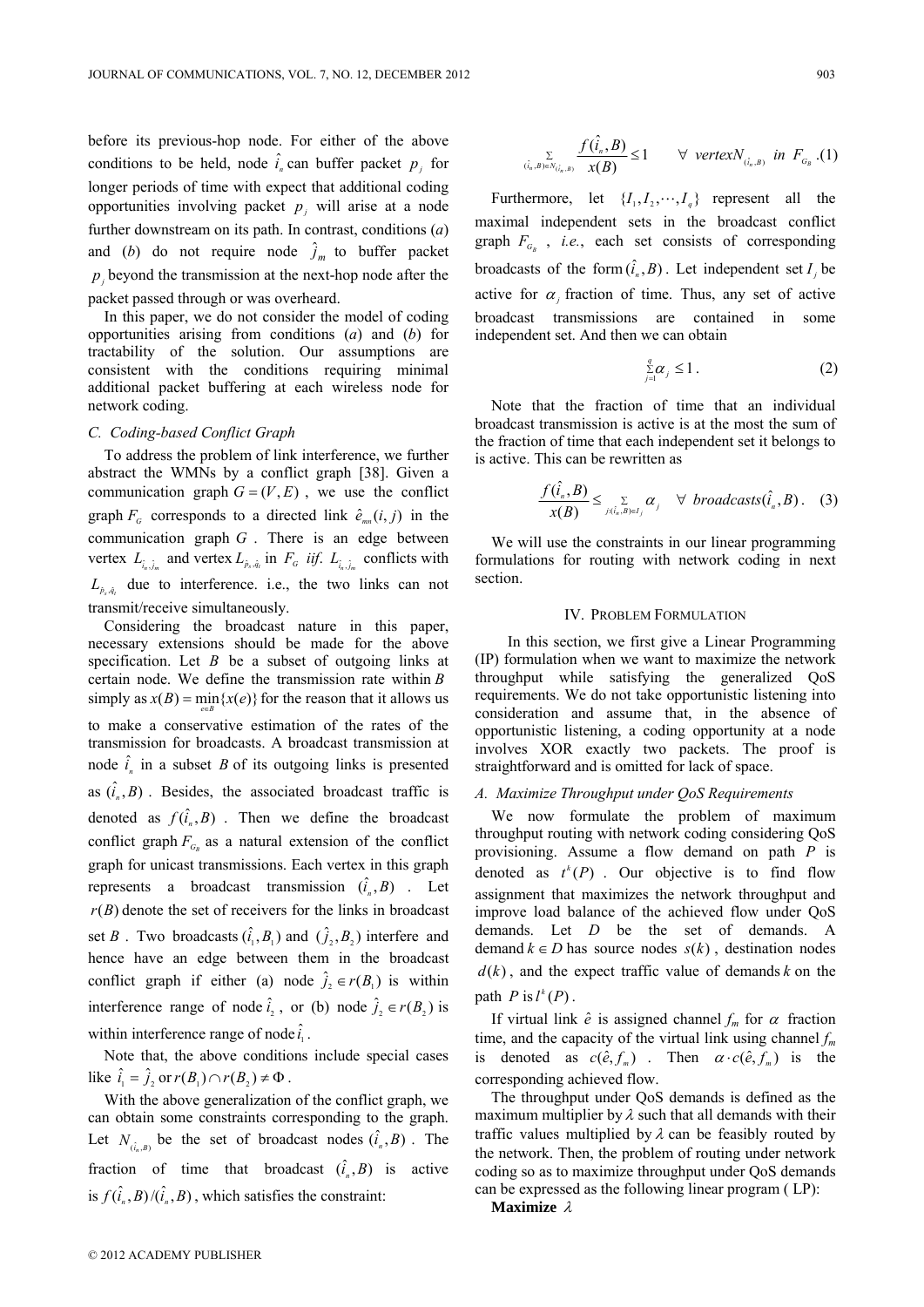Subject to

$$
t^k(P) = \lambda l^k(P) \quad \forall k \in D \quad . \tag{4}
$$

$$
f^{(\hat{e}_1, \hat{e}_2)}(\hat{i}_n, B) \le \sum_{k \in D} \sum_{\{\bar{e}_1, \hat{e}_2\} \in P} t^k(P) \quad \forall \ \hat{e}_1, \hat{e}_2 \in E^+(\hat{i}_n), \ \hat{i}_n \in V. (5)
$$

$$
f^{(\hat{e}_1, \hat{e}_2)}(\hat{i}_n, B) \leq \sum_{k \in D} \sum_{\{\hat{e}_2, \hat{e}_1\} \in P} t^k(P) \qquad \forall \hat{e}_1, \hat{e}_2 \in E^+(\hat{i}_n), \ \hat{i}_n \in V. (6)
$$

$$
f^{(\hat{e})}(\hat{i}_n, B) = \sum_{k \in D} \sum_{e \in P} t^k(P) + \sum_{\hat{e}_i \in E^-(i)} \sum_{k \in D} \sum_{\hat{e}_i \hat{e} \in P} t^k(P) - f^{(\hat{e}, \overline{\hat{e}}_i)}(\hat{i}_n, B) \quad \forall \hat{e} \in E^+(\hat{i}_n), \ \hat{e} \in V
$$
\n
$$
(7)
$$

$$
\sum_{(\hat{i}_n,B)\in C,|B|\leq 2}\frac{f(\hat{i}_n,B)}{x(B)}\cdot \sum_{k\in D}\sum_{\hat{e}\in P}t^k(P)\cdot D\leq \Phi(\hat{i}_n).
$$
 (8)

$$
\sum_{L(i) f \in F} \sum_{f \in F} \Phi(\hat{i}_n) = \Phi(i).
$$
 (9)

$$
\sum_{(\hat{i}_n,B)\in C,|B|\leq 2}\frac{f(\hat{i}_n,B)}{x(B)}\leq 1 \qquad \forall \quad \text{vertex } C \text{ in } F. \quad (10)
$$

Eq. (4) states that the total traffic routed on the available paths for a demand must equal the demand value multiplied by its throughput.

Eq.  $(5)$  - Eq.  $(6)$  determine the maximum amount of coded traffic  $f^{(\hat{e}_1, \hat{e}_2)}(\hat{i}_1, B)$  that can be broadcasted on outgoing links  $\{\hat{e}_1, \hat{e}_2\}$  at node  $\hat{i}_n$ . The total traffic traversing node  $\hat{i}_n$  along link  $\overline{\hat{e}}_1 \hat{e}_2$  is  $\sum_{k \in D} \sum_{\tilde{\theta}_1 \hat{e}_2 \in P} t^k(P)$  $t^k(P)$  and along link sequence  $\hat{e}_2 \hat{e}_1$  is  $\sum_{k \in D} \sum_{\tilde{e}_2 \hat{e}_1 \in P} t^k(P)$  $t^k(P)$  . Thus,  $f^{(\hat{e}_1, \hat{e}_2)}(\hat{i}_n, B)$  is at most each of these amounts.

Eq. (7) gives the total amount of traffic  $f^{(\hat{e})}(\hat{i}_n, B)$  that is unicast on outgoing link  $\hat{e}$  at node  $\hat{i}_n$ . This traffic can be divided into two parts. The first part is the traffic that originates at node  $\hat{i}_n$  and is sent on link  $\hat{e}$ , and this traffic equals  $\sum_{k \in D} \sum_{\hat{e} \in P} t^k(P)$  $t^{k}(P)$ . The second part is the amount of transit traffic at node  $\hat{i}_n$  with next-hop that could not be coded with other flows and equals  $\sum\limits_{\hat{e}_1\in E^-(\hat{i}_n)}[\sum\limits_{k\in D}\sum\limits_{\hat{e}_1\hat{e}\in P}t^k(P)-f^{\hat{e},\bar{\hat{e}}_1}(\hat{i}_n,B)]$  $\sum_{\hat{e}_1\in E^-(\hat{i}_n)}\bigl[\sum\limits_{k\in D}\sum\limits_{\hat{e}_1\hat{e}\in P}t^k(P)\ -f^{\hat{e},\hat{e}_1}(\hat{i}_n,B)$ *k*  $\sum\limits_{\in E^-(\hat{i}_n)}\left[\sum\limits_{k\in D}\sum\limits_{\hat{e}_l\hat{e}\in P}t^k(P)-f^{\hat{e},\hat{e}_1}(\hat{i}_n,B)\right]$ .

Eq. (8) is for the QoS constraints in WMNs. Assume that each node  $\hat{i}_n \in V$  in the network will spend certain resources (e.g., bandwidth) for relaying a unit amount of data to a neighboring node  $\hat{j}_m$ . Further, node  $\hat{i}_n$  has a given amount of resources  $\Phi(\hat{i}_n) > 0$ . The objective is then to maximize the network throughput that can be achieved by such a network while the network will last for a certain duration *D* . The above constrains are namely QoS demands in this paper.

Eq. (9) states that for all the channels that interfaces of node *i* work on should equal to the total amount of resource constraint of a node.

Finally, Eq. (10) is the broadcast transmission scheduling constraint corresponding to cliques in the broadcast conflict graph, as discussed in Section 2. The cliques are restricted to broadcast sets of size at most 2, since there is no opportunistic listening.

The path-indexed routing variable s  $t^*(P)$  can be reduced to polynomial size by converting to dual-linkindexed variables  $t^k(\hat{e}_1, \hat{e}_2)$ , where  $(\hat{e}_1, \hat{e}_2)$  denotes the incoming and outgoing link pair at each node. This corresponds to routing on a graph with a node-splitting transformation, but we will not discuss the details for the reason of lacking of spaces.

Simplicity, we call the above analytical model NETCOD-MM. And in this paper, we will also propose a centralized algorithm to solve the program.

## *B. Link Scheduling*

Our objective is to make each link *L*∈*G* a transmission schedule  $S(L)$ , which is the list of time slots and the corresponding channels such that schedule is interference free and the overall throughput of the network is maximized. Let  $X_{\hat{e}, t, t_{\hat{e}}} \in \{0,1\}$  be the indicator variable, which is 1 only when  $\hat{e}$  will transmit at time *t* using channel *fm*.

In this paper, we focus on periodic schedules. Let  $I(\hat{e})$ denote the set of links  $\hat{e}^{\prime}$  that will cause interference if  $\hat{e}$ and  $\hat{e}^{\prime}$  are scheduled at the same time slot  $t$  using the same channel  $f_m$ . It is noted that a virtual edge  $\hat{e}' \in I(\hat{e})$  if *e*ˆ′ share a common virtual node since any radio can only be active for either transmitting or receiving at one channel. A schedule S is interference free if  $X_{\hat{e},t,f_m}$  +  $X_{\hat{e}',t,f_m}$  ≤ 1 for any  $\hat{e}' \in I(\hat{e})$ , any time slot *t*, any channel  $f_m$ , and any  $f_n$  with  $I_{set}(f_m, f_n) = 1$ . Consequently, we say that  $(\hat{e}', f_n) \in I(\hat{e}, f_m)$  of we cannot set  $X_{\hat{e},t,f_m} = 1$  and  $X_{\hat{e}',t,f_m} = 1$  simultaneously for some time *t*.

Now, we can mathematically formulate that for a flow f(e), the necessary and sufficient condition for it be scheduled *iff*. we can find solution  $X_{\epsilon, t} \in \{0,1\}$ satisfying the following conditions:

$$
X_{\hat{e},t,f_m} + X_{\hat{e}',t,f_m} \le 1 \quad \forall \ (\hat{e}',f_m) \in I(\hat{e},f_m) \ . \tag{11}
$$

$$
\frac{\sum_{1\leq t\leq T}X_{\hat{e},t,f_m}}{T}=\alpha\quad\forall\;\;\hat{e},f_m\quad.\tag{12}
$$

Eq. (11) states that a schedule should be interference free. And Eq. (12) says that the schedule should achieve the required flow within the fraction time of  $\alpha$ .

Furthermore, we assume that every wireless interface can dynamically change the channel (e.g., spectrum or CDMA code) for transmitting signals based on a certain schedule.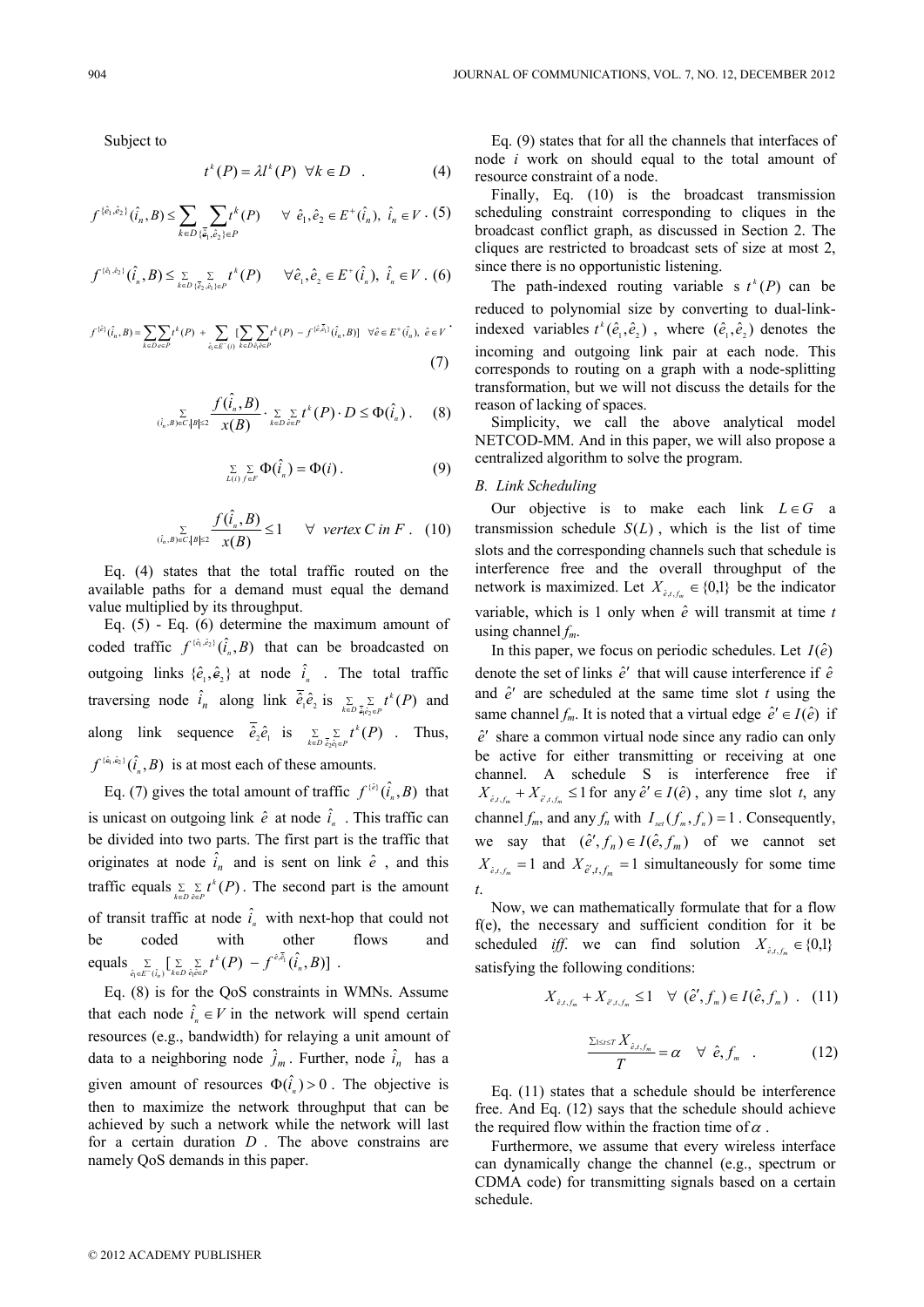It is widely known that it is NP-hard to decide whether a feasible scheduling  $X_{\hat{e},t,f_m}$  exists when given the flow *f(e)* for wireless networks with interference constraints.

## V. SCHEDULING ALGORITHM

In this section, we present an algorithm to find a feasible link scheduling given a flow found by the proposed LP.

First, we present a centralized scheduling for link transmission. Assume that T is the number of time slots per scheduling period. We need to schedule  $T \cdot \alpha$  time slots for a virtual link  $\hat{e}$  using channel  $f_m$ . For simplicity, we assume that *T* leads  $T \cdot \alpha$  to be integer for every virtual edge  $\hat{e}$  and  $f_m$ . Moreover, we need to ensure that each scheduled pair is interference free and satisfies the radio and channel-availability constraints of all nodes.

Algorithm 1 in Table II shows the presented scheduling method. The basic idea is to first sort the external virtual links based on some specific order and then process the requirement  $\alpha$  for each of the possible channel  $f_m$ . We assume that a table  $T(t)$  for each virtual node  $\hat{i}_n$ . The table stores the current assignment for the pair (virtual link, channel). For example, an entry in *T(t),*  $(\hat{e}, f_m)$  means that node *i* uses its *n*th NIC to transmit at time *t* using channel  $f_m$  for link  $\hat{e}$  if the directed virtual edge  $\hat{e}$  starts from virtual node  $\hat{i}_n$ ; otherwise, node *i* will use *n*th NIC to receive at time *t* using channel  $f_m$  for a link  $\hat{e}$  at virtual node  $\hat{i}_n$ .

For a virtual edge  $\hat{e}$ , we should find  $N(\hat{e}, f_m) = T \cdot \alpha$ empty entries that will not cause interference to other scheduled pairs. If there are available consecutive time slots of a radio, we will choose consecutive time slots so as to reduce the channel switching cost.

In this paper, we consider the algorithm under protocol model. We consider the conflict graph, and choose the vertex, which is the virtual link in the virtual communication graph with largest value  $d_{i,j}^{in} - d_{i,j}^{out}$  in the residues conflict graph and remove the vertex and its incident edges. Here,  $d_{i,j}^{in}$  and  $d_{i,j}^{out}$  are the in-degree and out-degree of vertex  $L_{ij}$  in the conflict graph under the protocol model. Repeat this process until there is no vertex in the graph. Then, remove the order.

It is worth noting that the time complexity of Algorithm 1 is Ο(*m*log*m*) , most of the time is spent on sorting the links, the inner nested loops in step 3 to 12 have a constant upper bound of  $\left(\frac{K(K+1)}{2}\right)^2 \times T$ , and the

over all time complexity is  
\n
$$
O(m \log m) + O(m(\frac{K(K+1)}{2})^2 T) = O(m \log m)
$$
 for a

sufficiently large  $m$ . It is noted that  $\alpha$  can be found in time  $O(m^{3.5})$  since an LP of *m* variables can be solved in time  $O(m^{3.5})$  by using an interior point method.

ALGORITHM 1: CENTRALIZED GREEDY LINK SCHEDULING

**Input:** A virtual communication graph  $G=(V,E)$  of m links, and  $\alpha$ for all external virtual links and for all channels.

**Output:** An interference-free link-channel scheduling.

1: Sort the external links in the virtual communication graph G according to some special order. Let  $(\hat{e}_1, \hat{e}_2, \dots, \hat{e}_m)$  be the sorted list of links.

2: **for** *k=1* to *m* do

- 3: **for** each possible channel  $f_m \in F$  do
- 4: Let  $N(\hat{e}, f_m) = T \cdot \alpha$  be the number of time slots that virtual link  $\hat{e}_k$  will be active using channel  $f_m$ .

5: Assume  $\hat{e}_k = (i, j)$ . Set allocated  $\Leftarrow$  0; t  $\Leftarrow$  1;

- 6: **while** allocated  $\leq N(\hat{e}, f_m)$  **do**
- 7: **if**  $X_{\hat{e},t,f_m} = 0$  for evey  $(\hat{e}, f_m)$  pair **then**
- 8: **if**  $t \le t$  then set  $X_{\hat{e},t,f_m} \leftarrow 1$  and allocated  $\leftarrow$  allocated  $+1$ ;
- 9: **end if**
- 10: Set  $t \leftarrow t+1$ .
- 11: **end while**
- 12: **end for**
- 13: **end for**

## VI. PORMANCE EVALUATION

#### *A. Evaluation Setups*

Numerical results for two different network topologies are presented in this section, employing the proposed link schedule algorithm. The throughput benefits of network coding strongly depend on the network topology and communication demands. To have a basic comparison, we mainly consider two topologies as the basis of comparison in this paper: (1) 4\*4 grid topology wireless network and (2) a 32-node random topology. In each simulation, a traffic flow of difference priority and rate which presents different QoS requirements is generated from each source node and their packets are buffered and coded with the most possibility in the respective relay nodes to the destination. For simplicity, we call the proposed algorithm NETCOD-MM. Furthermore, we not only analyze the impact of multiple radios and multiple channels on NETCOD-MM, but also evaluate the performance of NETCOD-MM with other transmission scheduling, ETX [3] and LP-Flowthroughput which is proposed by [30].

The topologies are shown in Fig. 3. For the grid topology, we assume the transmission range as 100 units; the interference range as 200 units, and the distance between each node is 100 units. While for the random topology, the average node degree was 6.8 and the maximum degree was 14. The capacity of communication link is chosen according to Shannon's formula. The source and destination for each flow is chosen at random.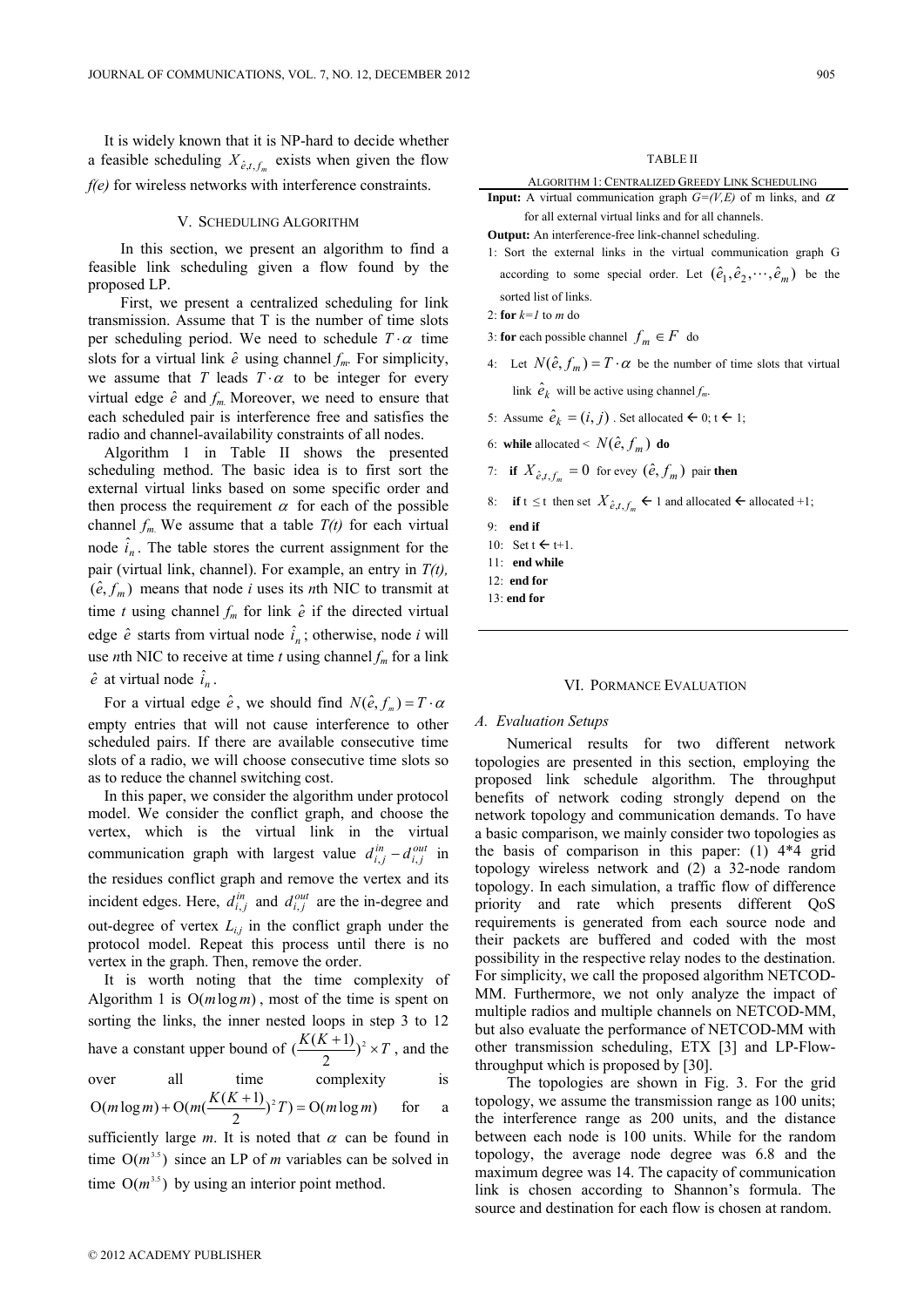

# *B. Performance of Multi-channel*

In this simulation, we studied the affect of using multiple channels per radio on the maximal throughput while satisfying the generalized QoS requirements. In this simulation, we fixed the maximum number of NICs to 2 and 4 in separate simulation runs. In each simulation, we vary the maximum number of channels per radio from 2 to 4 at each simulation run, and we also setup different QoS-priority flows varied from 5 to 20, so as to evaluate the impact of multi-channel under different traffic flows. Fig.4(a) shows our results when maximum number of radios is two; each point in the figure is the average of five simulations. The figure shows that increasing the number of channels per radio increases the throughput. When the number of radios changed to four, our results showed the same trend. With the number of radios increasing, the throughput does not increase as can be depicted by comparing the results in Fig.4(a) for two radios and those in Fig.4(b) for four radios. This is because the network with higher radios (channels) than that with smaller radios (channels), which is with high probability. In conclusion, the network with higher maximal radio (channel) has a greater upper bound for the node to randomly choose the radios or channels.

The performance of 32-node random topology shows the similar trends when the number of channels increases, the evaluation results can be found in Fig.5.



Figure 4. Impact of multi-channel on throughput under different QoS flows over grid topology



Figure 5. Impact of multi-channel on throughput under different QoS flows over random topology

## *C. Performance of Multi-radio*

In this simulation, we studied the affect of using multiple radios per node on the maximal throughput while satisfying the generalized QoS requirements. In this simulation, we fixed the maximum number of channels to 2 to 4 in separate simulation runs. And we also setup different QoS-priority flows varied from 5 to 20, so as to evaluate the impact of multi-radio under different traffic flows. In each simulation, we varied the maximum number of radios from one to seven and randomly assigned each node a number of radios between one and the maximum value at each simulation run. Fig. 6(a) and Fig.6(b) show our results when maximum number of channels is set to two and four, and each point in the figure is the average of five simulations. The figures show that the throughput measures increase until a certain point where they start bouncing up and down each time the maximum number of radios increases. The reason behind the bouncing up is that the actual number of radios assigned to each node is randomly generated for each simulation run; for the case where the throughput decreased by increasing the maximum number of radios per node, we compared the actual total number of radios in the network for all simulation runs. We found that when the maximum number of radios is five, the actual total number of assigned radios for all nodes is less than that of the case when the maximum number of radios is four. Therefore, the number of available radios in the network is less; hence, the probability of assigning no conflicting channels for the interfering links decreased, and that is why the throughput decreased. We observe furthermore from Fig. 6(a) and Fig. 6(b) that throughput decreases slower with a greater number of channels, *i.e*., the decrease is sharper with four channels than with seven. This is due to the fact that more channels are assigned per radio, which increases the probability of assigning no conflicting channels to interfering links, which increase throughput compare with the case of a lesser number of channels/radios.

The performance of 32-node random topology shows the similar trends when the number of channels increases, the evaluation results can be found in Fig.7.

## *D. Comparison with Routings*

Fig. 8(a) and Fig.8(b) show the throughput performance of NETCOD-MM, ETX and LP-Flow-Throughput under different traffic loads. In each figure, we plot the performance of the above strategies with different traffic load. In Fig. 8(a), LP-Flow-Throughput performs closer to NETCOD-MM, as QoS flows increase, ETX becomes more difficult to find paths that do not interfere with other flows and thus the gain increases slower than the other two strategies. NETCOD-MM outperforms in throughput gain among the three strategies purely due to coding opportunities. Coding opportunities increase with the number of flows resulting in increasing throughput gain. We observe that NETCOD-MM outperforms both the schemes with a maximum gain of 17% over ETX and 11% over LP-Flow-Throughput. The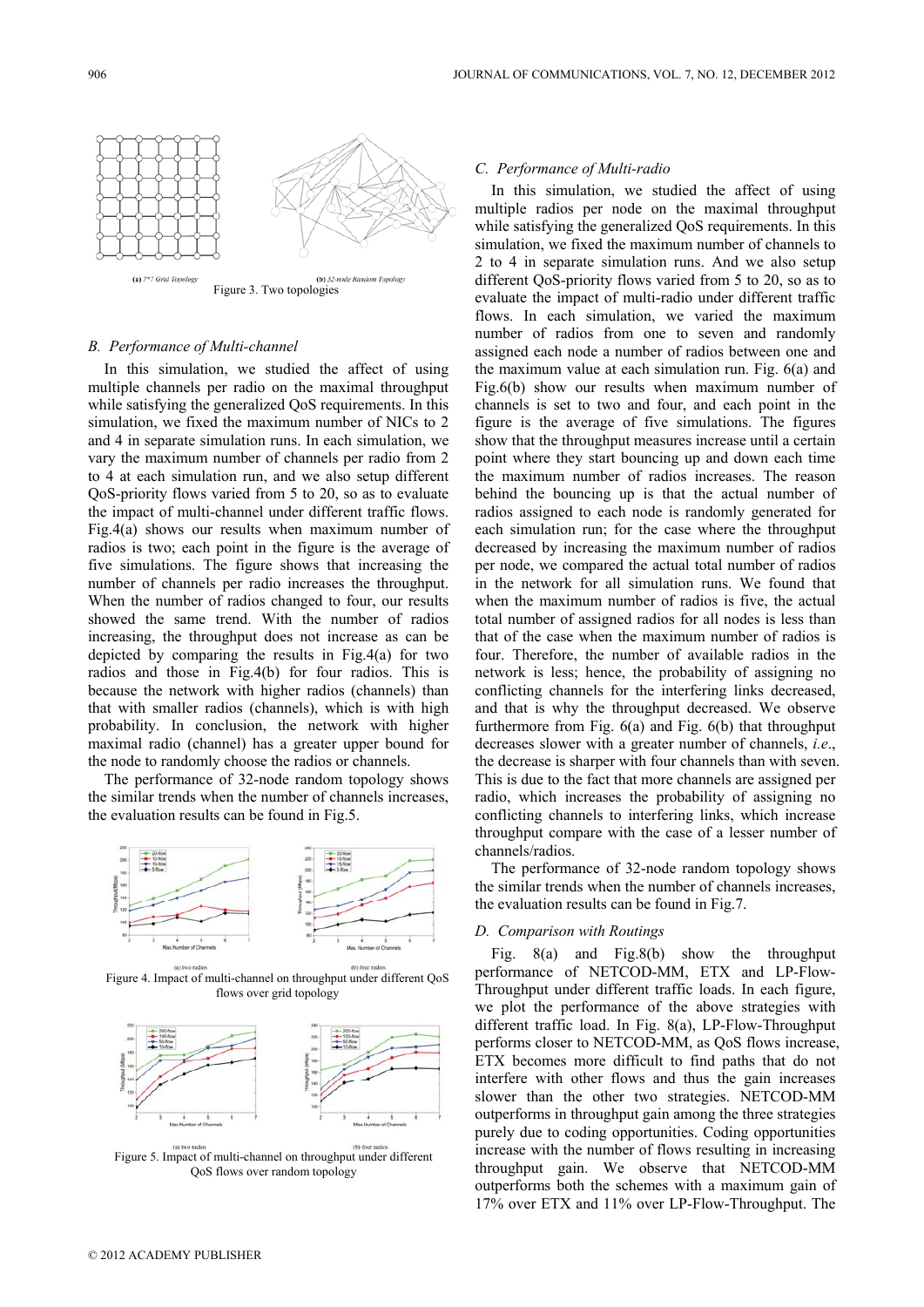NETCOD-MM with a large scale of flows utilizes more bandwidth as long as the packet coding opportunities are large enough to allow sufficient packets to be transmitted at the intermediate nodes. However, without opportunistic listening, NETCOD-MM can only can process two packets each slot which cannot lead to significant improvement over LP-Flow-Throughput. The overall network throughput gains achieved by NETCOD-MM are comparably higher because network coding technology and opportunistic coding provide more information with a XOR packet. Among the three algorithms, the throughput gain of ETX is increasing slower as the number of flows increasing. This is due to lacking of bandwidth resource to deal with commodity flows. In Fig. 8(b), with more channels and radios are equipped for each node (four radios with four channels), the overall throughput of these algorithms is achieved a little better than those in Fig. 8(a). The advantages of multi-channel and multi-radio are not as obvious as we expected. In further research work, we will enlarge simulation scale so as to exploit more advantages of multi-channel and multi-radio

The performance of 32-node random topology shows the similar trends when the number of channels increases, the evaluation results can be found in Fig.9.



Figure 6. Impact of multi-radio on throughput under different QoS flows over grid topology



Figure 7. Impact of multi-radio on throughput under different QoS flows over random topology



Figure 8. NETCOD-MM vs. ETX and LP-Flow-Throughput: throughput on traffic load with different QoS flows over grid topology



#### VII. CONCLUSION

In this paper, we investigate the problem of networkwide data transmission load balance under the consideration of QoS requirements (packet delivery ratio, packet delay) over multi-radio and multi-channel WMNs. To address this problem, we first provide a popular network coding method used for unicast wireless networks to increase network-wide throughput. We then present an integer linear programming description of a given multi-radio and multi-channel WMN, addressing network coding traffic, routing, QoS requirements and scheduling optimizations. Moreover, we propose a link schedule algorithm NETCOD-MM as a centralized solution to the LP problem. The proposed link schedule algorithm combines network coding strategy increase network-wide throughput while satisfying the generalized QoS requirements.

The simulation results show that the proposed algorithm NETCOD-MM outperforms ETX and LP-Flow-Throughput in 4\*4 grid topology as well as in 32 node random topology.

We provided a high-level description of our proposed routing model for WMN in this paper,. The future work intends to extend our proposed algorithm applied by adjusting the physical-layer parameters, such as Signalto-Interference-plus-Noise Ratio (SINR) threshold according to the transmission rates supported by IEEE 802.11 protocol. Future works can also consider implementing the physical model [31].

## ACKNOWLEDGMENT

This work is funded by the National Natural Science Foundation of China under Grant Nos. 60970019. It is also supported by the Key Program of Hubei Provincial Natural Science Foundation (China) under Grant No.2009CDA132. We are extremely grateful to the editors and reviewers for their comments and suggestions which helped us to improve the quality of this paper.

#### **REFERENCES**

- [1] Ehsan Pourfakhar, Amir Masoud Rahmani, "A hybrid QoS multicast framework-based protocol for wireless mesh networks," *Computer Communications*, vol.33, no. 17, pp. 2079-2092, 2010.
- [2] G.S. Ahn, A.T. Campbell, A. Veres,L.H. Sum, "SWAN: service differentiation in stateless wireless ad hoc